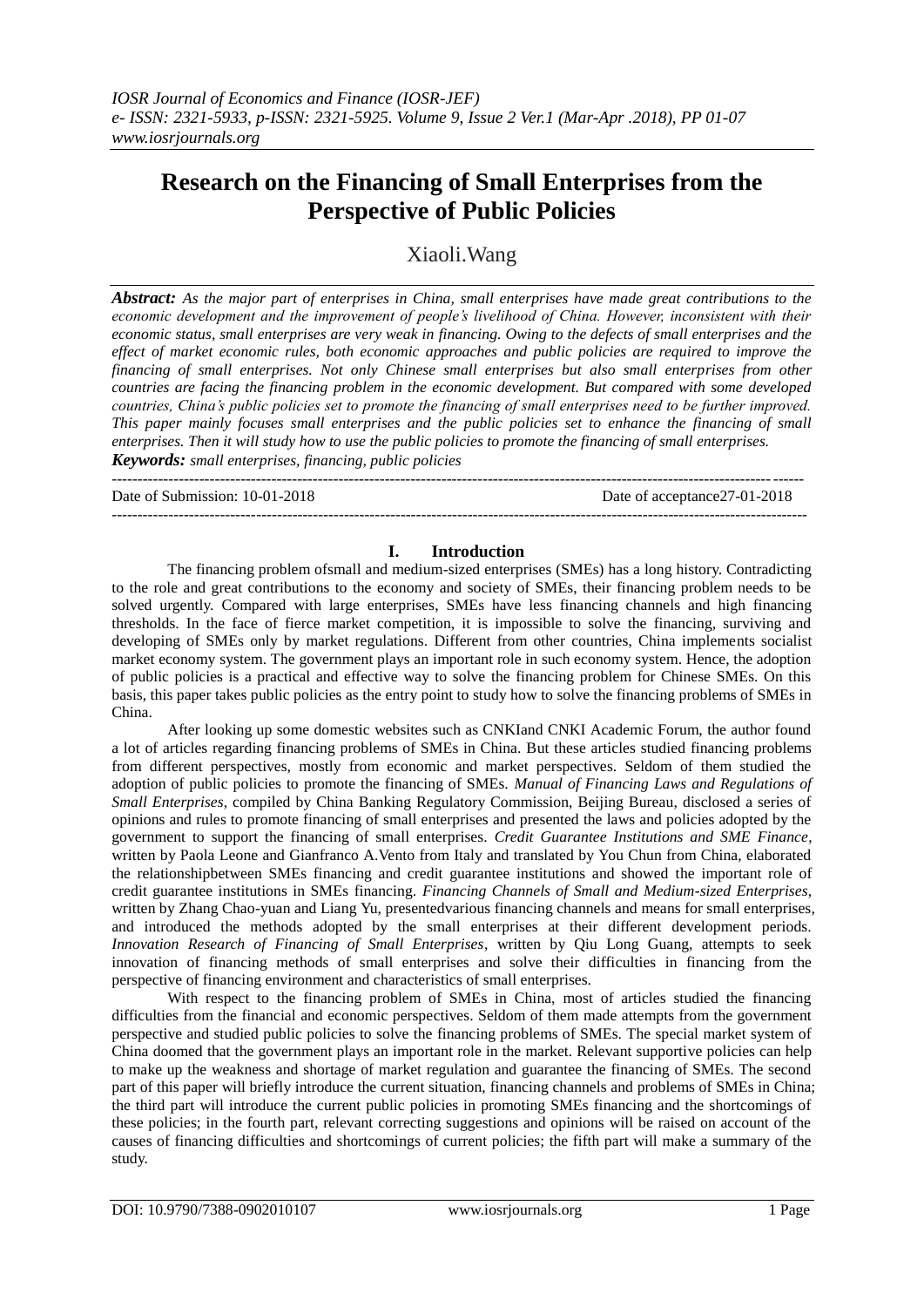# **II. Financing Channels and Status Of Sees**

As an important part of China's national economy, SMEs are playing a great role in promoting the rapid development of China's economy and society, enhancing the scientific and technological progress, informatization and modernization, improving people's livelihood, and exporting to earn foreign exchange. According to relevant data, there are about 100 million SMEs in China. These SMEs account for 60% of the total GDP, 50% of the tax payment, 70% of the exports, 80% of the new product research, and 80% of the employment of urban and rural residents. Hence, SMEs are playing an important role in the whole economy. Compared with large and medium-sized enterprises, small and micro enterprises are featured with high employment capacity of unit investment, high labor elasticity of unit output value, low start-up costs, large employment elasticity space, and flexible employment ways, etc. It can be seen that SMEs are playing an irreplaceable role in promoting China's economic growth, increasing market vitality, improving employment rate, enhancing and innovating market competition, marketing and products, accelerating regional development, and maintaining regional balance, etc.

## **2.1 Major financing methods**

According to the origin of capital, enterprise's financing methods can be divided into internal financing and external financing.

As the name suggests, internal financing means the enterprise uses its own funds and own balance sheet for fund raising, including its own funds, retained earnings, and government subsidies, etc. Internal financing is the main financing method for small enterprises at the initial development stage. This financing method is convenient, efficient and flexible with low risks. But the amount of raised funds is usually very limited, which cannot support the long-term development of the enterprise.

External financing mainly raises funds outside of the enterprise through various ways. External financing mainly includes direct financing and indirect financing. Direct financing means an equity or contractual relationship between the capital owner and the enterprise is formed through a certain financial tool. At present, limited to the scale and condition of small enterprises, the main direct financing methods include civil financing, internal staff financing, debit and credit, and investment, etc. Listed in growth board is not the first choice for the initial financing of small enterprises due to the tedious procedures, long duration and condition restrictions.

Indirect financing mainly refers to commercial bank loans. Although the government has rolled out relevant policies to improve the financing of small enterprises, the guarantee system of small enterprises still needs to be improved compared with that of SMEs, owing to the defects of credit guarantee, capital mortgage, financial system and asset return of the small enterprises. In addition, commercial banks are profit-oriented. Some major state-owned commercial banks or even those commercial banks who focus SMEs prefer lending to large and medium-sized enterprises; besides, bank loans are featured with complicated process and long duration which cannot adapt well to the flexibility and variability of the development of small enterprises. Commercial banks are not playing a proper role in the financing of small enterprises.

Limited to various factors, SMEs have a relative small business scale. Most of them are common manufacturing and processing enterprises or distributional and service enterprises, which have a far cry from listing conditions stipulated in the corporation law, and will surely be refused from the stock market. Statistics have shown that among approximately 1500 Shanghai and Shenzhen listed companies, less than 15% are private enterprises, and some of them didn't get listed through normal channels. They may be listed indirectly through bond financing by purchasing part or all the stocks of a listed company at a high price.

According to a random sampling investigation on the current fund source structure of 601 SMEs from Chengdu, Mianyang and Leshan by CPDF China Project, the internal capital raising accounts for 78%, bank loans account for 9.65%, private lending accounts for 5.07%, commercial credit accounts for 3.25%, and other informal financing accounts for 3.93%. This data shows that internal financing is the main capital source for SMEs.

## **2.2 Financing status**

According to the above information, compared with large and medium-sized enterprises, the financing status of small enterprises is very poor and requires an urgent improvement. As a matter of fact, most of the capital obtained through financing is far from enough to satisfy the enterprises. Relevant data have shown that 60% of the bankrupt enterprises are due to insufficient funds. At present, the average lifetime of small enterprises in China is only 2-3 years. The main reasons that hinder the development of the small enterprises include fierce competition, flexible changes, and poor anti-risk ability, and insufficient financing is also one of the important reasons.

The result of a survery , fully understand the enterprises of various financing channels, financing attitude and acceptance, show that the financing amount and the flexibility of interest rate are the biggest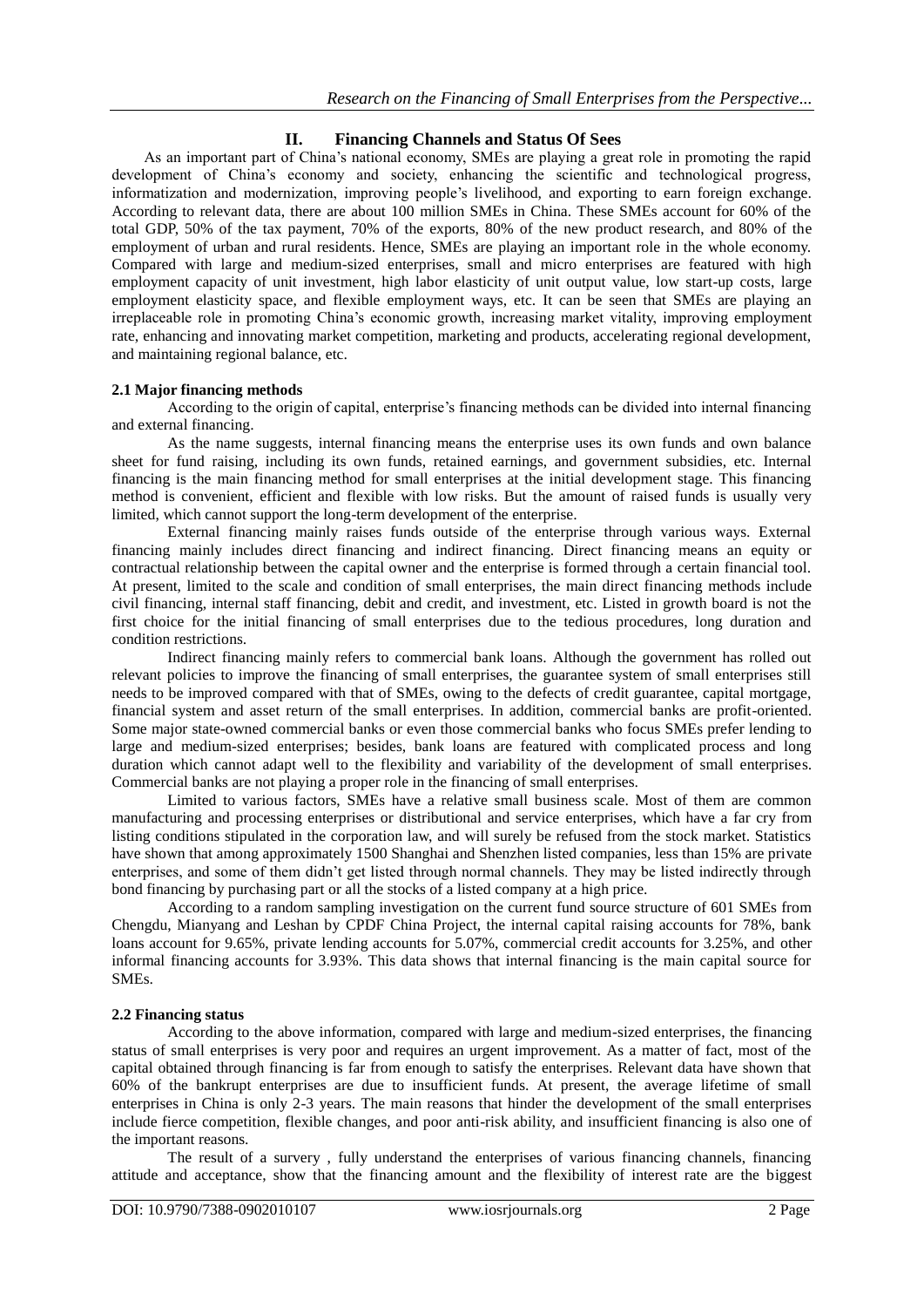concern of enterprises, which are also the core issue for enterprise financial services. With respect to the core issue, the simplicity and reasonability of the evaluation index, and the financing cost are also in the top rank, showing that enterprises also concern the conveniencesoffinancing.As far as the financing channels of enterprises are concerned, the commonly used financing method is bank loans, accounting for more than 85%.



State-owned banks and joint-stock banks are main financing channels for the moment. Enterprises usually adopt bank loans, which occupied 85% of their total financing channels.

Although bank is a major financing channel, enterprises chose different types of banks for financing. Generally, enterprises finance through China's four major state-owned banks, which account for 43% of the total enterprises; 20% of the enterprises finance through stock-holding banks; 22% of the enterprises finance through local banks.



# **III. Causes of financing difficulties of small enterprises**

First, from the perspective of small enterprises themselves, they rely on internal financing in the beginning of development. But with the development of the enterprise, industrial competition, and market fluctuations, the enterprise is unable to realize a long-term development only by internal financing. Hence, the main financing channel of small enterprises is external financing.

External financing is not as simple and convenient as internal financing. All the channels have certain requirements on the enterprises. With respect to small enterprises: first, small enterprises have a relatively low return rate of investment. So commercial banks, which are profit oriented, prefer lending to large enterprises rather than small enterprises. Secondly, due to the small scale, lacking of perfect management system, and incomplete financial system with unclear property rights of the small enterprises, lending institutions such as banks treated the small enterprises with mistrust. As a result, their examination and procedures on the credit qualifications of the small enterprises are very strict and the lending amount is also relatively low. Complicated procedures and delays cannot satisfy the demands of small enterprises on flexible capital. In addition, the SMEs non-performing loans ratio of China's major commercial banks is about 32%, which is approximately 15% higher than the average level of banks. The weak repaying capability of the small enterprises and imperfect guarantee system on small enterprises also make the banks hesitant to loan to small enterprises. With respect to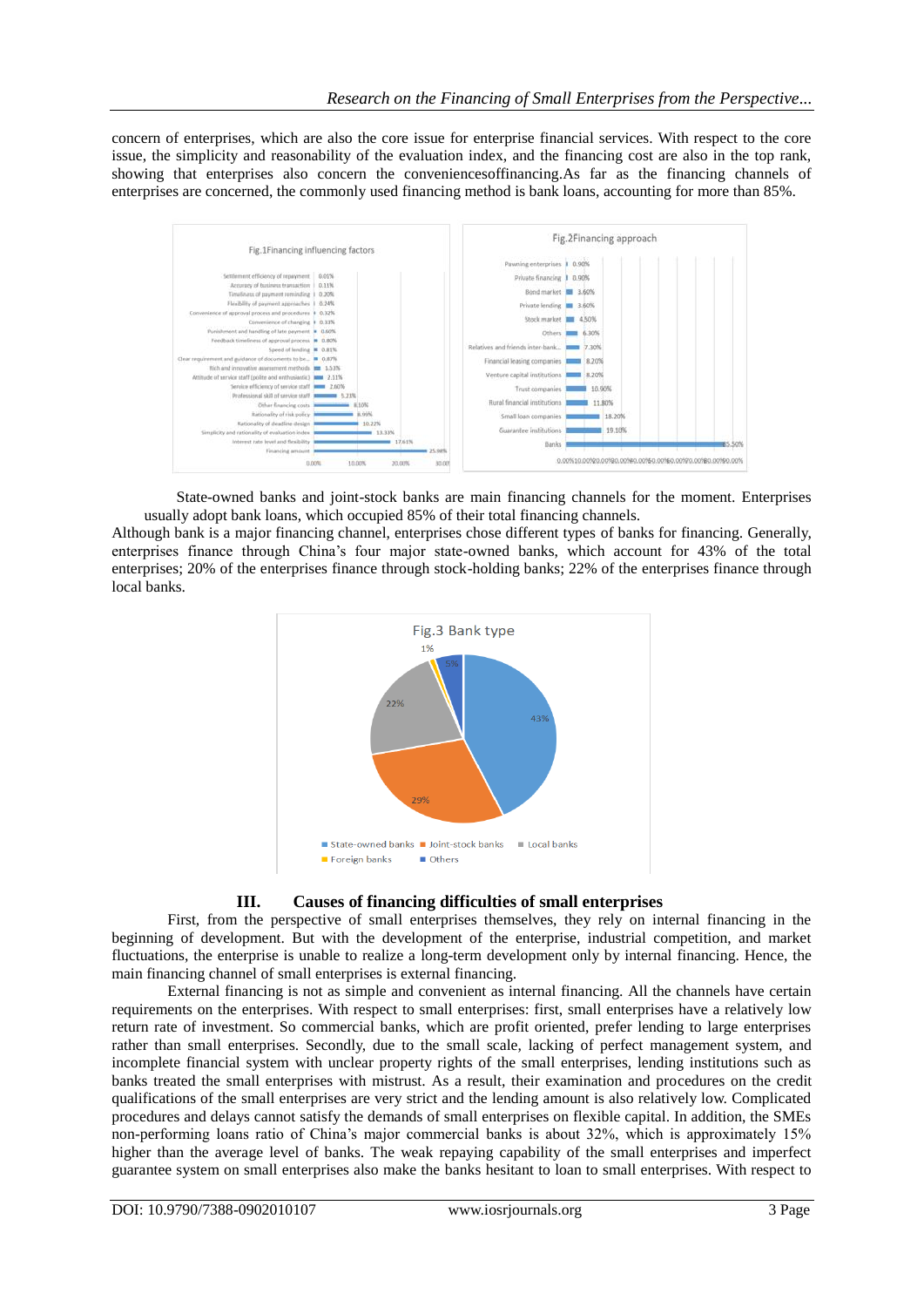indirect financing as equity and debt financing: on the one hand, the requirement on the listing of SMEs is very strict. On the other hand, due to the complicated procedures and long time, most of the small enterprises are unable or unwilling to select indirect financing.

In addition, except for the defects of the small enterprises, the external environment also affected the financing of small enterprises. Viewing from the system of commercial banks: first, most of China's commercial banks are state-owned. With the economic transformation, the permission of bank loans is restricted, the services on county-level, town-level or village enterprises are reduced, which further increased the difficulties of bank loans for small enterprises. Secondly, banks are profit-oriented. Compared with large and medium-sized enterprises, the loans to small enterprises are usually scattered and small. So the banks prefer serving large enterprises to save capital and pursue "scale economy". Incomplete guarantee institutions on small enterprises are also one of the causes to financing difficulties of small enterprises. Small enterprises have a low guarantee capability. So they usually need guarantee institutions to support their financing. Meanwhile, guarantee institutions can share the risks of small enterprises and strengthen their survival ability.

Another important reason is the lacking of policies to support the financing of small enterprises. Although relevant policies have been implemented, the implementation is not carried well, which has unclear targets and unspecific measures. Therefore, these policies didn't have much effect. In addition, as most of China's banks are state-owned and the marketization degree is still relatively low, the promotion of financing of small enterprises should be conducted from top to bottom. Except for the policies, the laws and regulations on financing of small enterprises are also not perfect. Although the SME Promotion Law was rolled out, detailed implementation policies were not formulated, making the laws and regulations ended up on the shelf and ineffective in practice. Indeed, some laws and regulations even caused discrimination against small enterprises, which limited the financing of small enterprises. For example, Regulation of Loan Contract removed the loan subject qualification of non-public ownership SMEs. Current laws and regulations are no longer suitable for the new situation, which needs to be improved to adapt to the development of the era and promote the financing of small enterprises. Other reasons causing financing difficulties of small enterprises include lacking of perfect SMEs credit guarantee system, special management organs and stagnant financing channels, which will be discussed in the following.

# **IV. Current public policies**

Public policy is the government'sauthoritative distribution of public interests. Public interests are the purpose of making public policies. The fundamental objective of the government setting out public policies is to coordinate and balance the public interests. Considering the position of small enterprises in social economy and their weak status, the government should not let the small enterprises develop or vanish on their own in the complete market environment. They should make relevant public polices to support the development of small enterprises, maintain the balance and diversification of market development, and promote the development of the small enterprises as well as the healthy, balanced and stable development of the country's economy.

#### **4.1 China's public policies to promote financing of small enterprises 4.1.1 Establishment of organizations to support the development of SMEs**

China has set out to establish management organization system to support the development of SMEs for a long time. As early as 1998, the State Economic and Trade Commission already set a SME division, and since then China has established special institutions to manage the transformation and development of SMEs. In 2000, under the organization and promotion of the State Economic and Trade Commission, thework leading group of promoting the development of SMEs was formed. The function of this leading group is to coordinate the NDRC (National Development and Reform Commission), MOST (Ministry of Science and Technology), and Ministry of Commerce and Ministry of Finance to support the development of SMEs and offer services to them. Besides, SMEs Bureaus are also set up at each province, municipality and autonomous region, or departments that are responsible for SMEs work are set by Provincial Economic and Trade Commission or National Development and Reform Commission. After that, thework leading group of promoting the development of SMEs is formed by the State Council, and related local organizations or institutions are also established.

## **4.1.2 Formulation of relevant laws and regulations**

A series of laws and regulations have been formulated by Chinese government to support the development of SMEs. In 2000, Several Policy Views on Encouraging and Promoting the Development of SMEs was enacted, which proposed to gradually soften the terms of listing financing and bond issuing for SMEs, and increase the loan proportion for SMEs. Consequently, the Law of Promoting Small and Medium-sized Enterprises of PRC (or SME Promotion Law) was enacted in 2002. This is a guideline document to foster SMEs,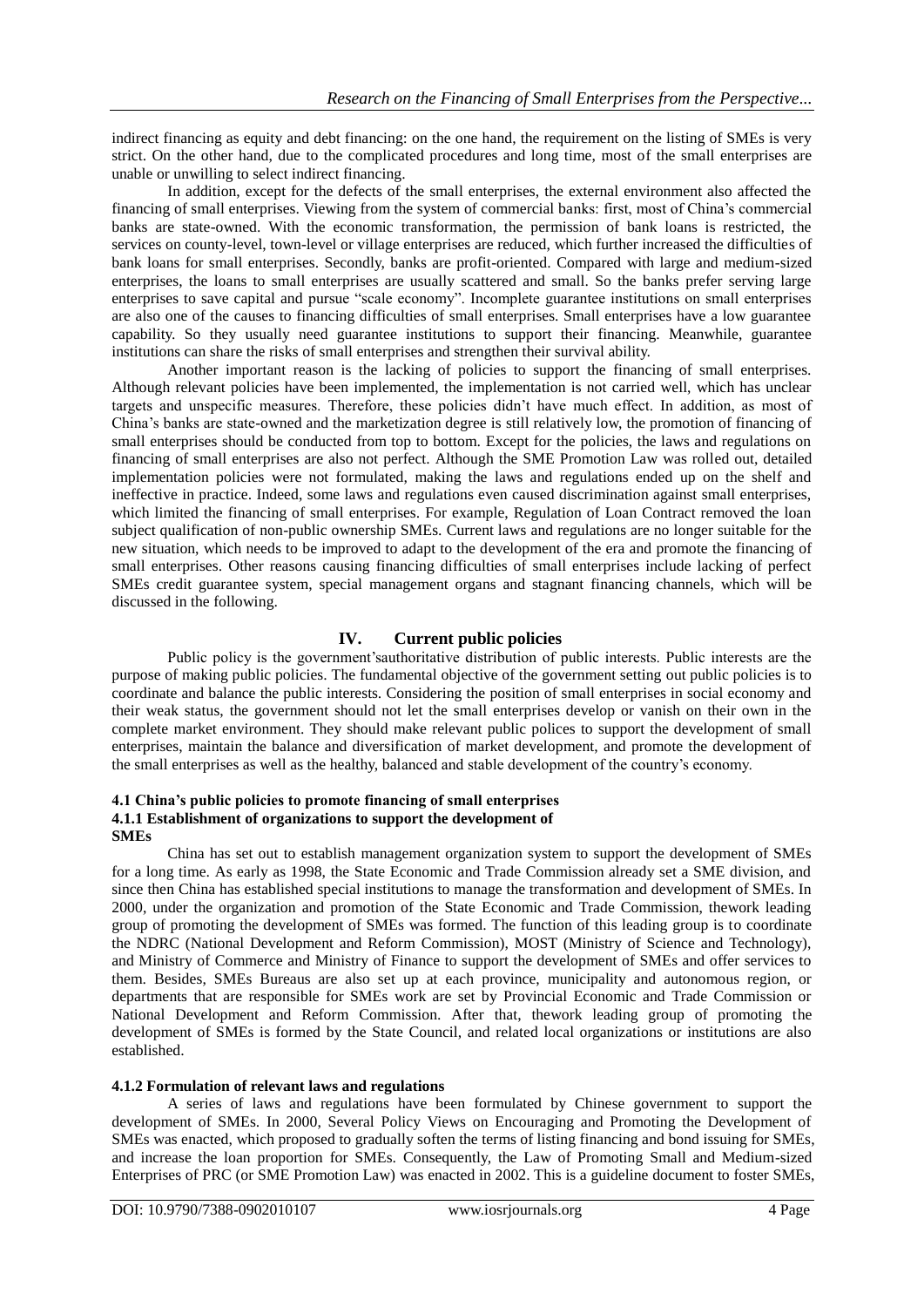which gives support mainly in capital supporting, credit guarantee services, tax preferences, technological innovation, social services and marketing, etc. After that, the State Council issued Several Opinions on Encouraging, Supporting and Guiding the Development of Non-public Ownership Economy as Individual and Private Economy in 2005, Several Opinions on Further Promoting the Development of SMEs in 2009, and Several Opinions on Promoting SMEs (or SMEs 29 Terms) in 2010. These opinions and rules made mandatory and authoritative regulations in risk regulation, financial regulation and enterprise development to support the development SMEs.

#### **4.1.3 Fiscal and taxation support policies**

Due to China's imperfect market economy, insufficientmarket competition and weak social credit consciousness, various distortions and imperfect reforms still exist in the economic development. Meanwhile, small enterprises usually have a small business scale, a small turnover, and improper management. Due to the improper financial management and imperfect financial statement, small enterprises are classified as small-scale taxpayers in taxes. Hence, the country is strengthening the financial support in SMEs. At present, the main incentives for SMEs are tax exemptions and tax reductions, rather than the internationally-used incentives as discount acceleration, investment reduction, and tax deferral, etc. Current policies on this aspect are very rough and lack of full consideration, which may easily cause discrimination on SMEs.

## **4.2 Defects of China's public policies**

#### **4.2.1 Lacking of unified management**

Compared with the "Permanent Federal Agency" SMEs Administration of the US and the full set of top-town management system of Japan, China's SMEs management system lacks unification and the function positioning is also unclear. Currently, China's SMEs management is a multiple management structure, without neither independent and centralized administration nor organizations managing the SMEs. In China, there is only a SMEs administration set by the NDRC (National Development and Reform Commission). But the function positioning of the SMEs administration is not clear. The Trade and Industry Bureau, Tax Bureau, MOST (Ministry of Science and Technology), and Industry-supervised Bureau administer the SMEs according to the ownership, department and region of the enterprises. This caused overlapping function, unclear power and responsibility, and multiple management of the SME management, which greatly reduced the strength and effect of the supporting policies on SMEs.

#### **4.2.2 Empty, unspecific and impractical laws**

Despite of the large number of laws and regulations, China's legal system still sees a lot of problems compared with some developed countries. For example, Japan attaches great importance to the development of small enterprises and put emphasis on policies toward small enterprises. Their legal system covers every corner of the production and operation of small enterprises from the aspects of encouragement, promotion and protection. In China, however, there is only one targeted law—SME Promotion Law. Other laws as Company Law of the PRC and Law on Individual Proprietorship Enterprises of the PRCare not targeted and the supporting effect on SMEs is not obvious. Besides, the terms in the SME Promotion Law are too principled and not specific, and the classification of SMEs is also unclear. This has weakened the effect of the law in supporting SMEs. In the meantime, the series of guiding opinions released afterwards are also not effective due to the lacking of coerciveness and enforceability on the SMEs.

#### **4.2.3 Imperfect financial institutions and lacking of guarantee systems on small enterprises**

SMEs have difficulties in guarantee and mortgage on their own. They usually rely on guarantee institutions to obtain loans or direct financing. In comparison with the three sets of top-down SME guarantee systems of the US, China is lacking of guarantee systems specific to SMEs. It is even harder to form a full set of perfect system, which requires a further strengthening of the government in the construction. In Japan, special financial institutions for the financing of SMEs are established, which provided great conveniences for the financing of SMEs and promoted the development of them. In China, although a series financing institutions on small enterprises such as small-loan companies, village banks, and rural commercial banks were established in recent years, the results are far from satisfactory as expected. In the purpose of pursing great profit and avoiding risks, some institutions made their investments in "great industries" and "large companies", or even leave their capital unused rather than lending to small enterprises. Their behaviors have betrayed their original intentions of establishing the institutions, and restricted the small enterprises from getting financial support from these financial institutions.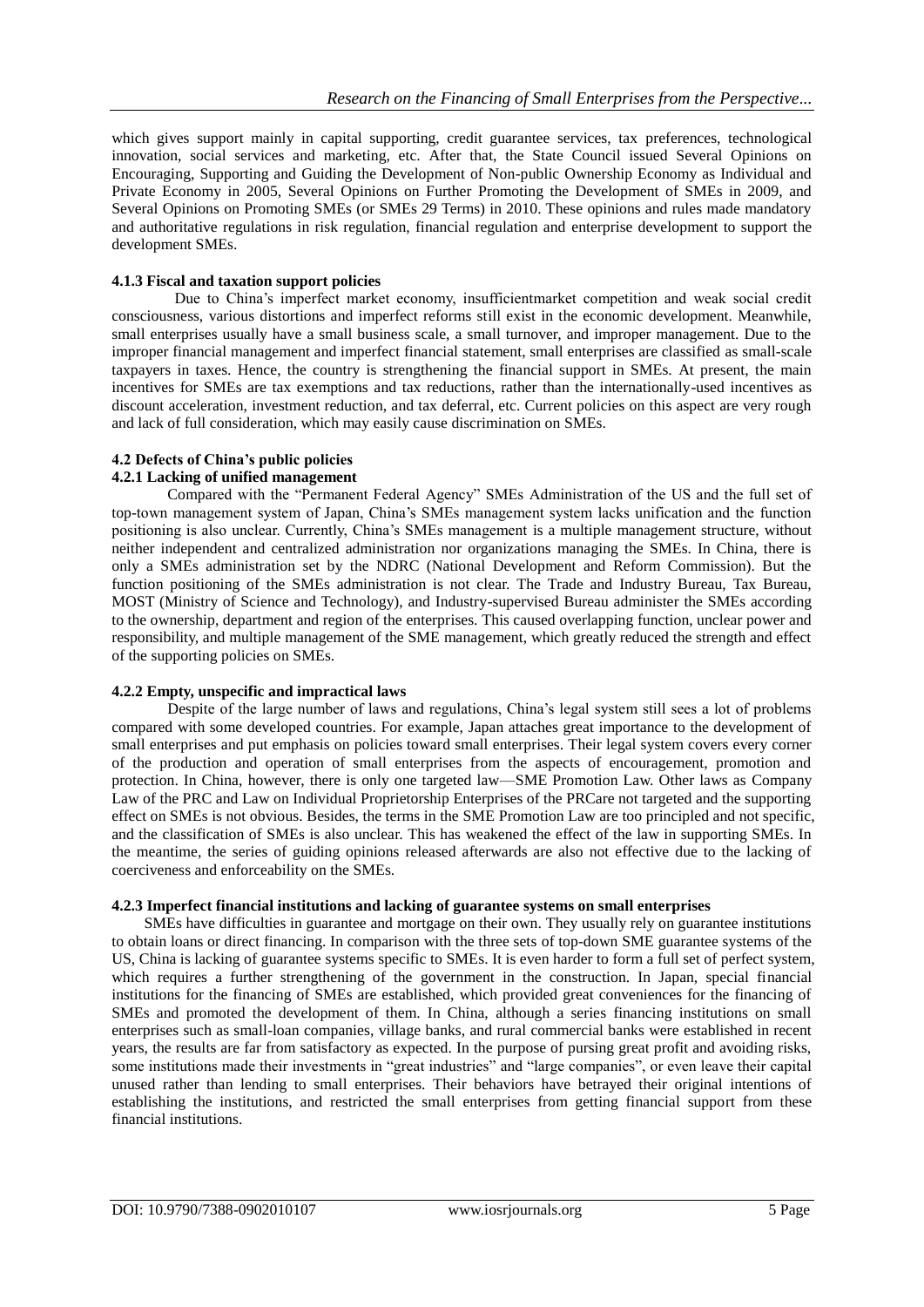# **V. Development Direction Of Public Policies To Promote Financing Of Small Enterprises 5.1 Specify the classification standard of small enterprises**

To better manage the small enterprises and promote the development of small enterprises, the classification of these enterprises should be specified first. A clear classification can make the policies more targeted and increase the practicability and implementation effect of the policies. No matter in China or abroad, medium-sized enterprises and small enterprises have been mixed as SMEs. In fact, compared with small enterprises, China's medium-sized enterprises have reached a certain industrial scale with certain economic strength. According to international classification standard, many Chinese medium-sized enterprises can be classified as largeenterprises After the release of a series of measures in promoting the financing of SMEs by the CBRC (China Banking Regulatory Commission), the financing of SMEs was improved a lot. By the first quarter of 2009, the loans of SMEs account for 53% of total loans. But to small enterprises, the fact is that large enterprises account for 47%, medium-sized enterprises account for 44% and small enterprises only account for 8.5% of total loans. This shows that, although the government keeps supporting SMEs, medium-sized enterprises are the real beneficiary. The small enterprises, which are the majority of all the enterprises, are not really benefited. Hence, in order to better formulate and implement the policies, a good enterprises classification standard is an important precondition.

#### **5.2 Construction of integrated management system and perfection of legal system**

As mentioned above, compared with developed countries as USA and Japan, China's SMEs management departments still have many defects. The current management system is not unified. Different departments use different management systems, showing a disordered management. Without authoritative and unified management, each department and region will intervene policies or dodge the responsibilities from the perspective of their own interests. This makes the country's micro policies hard to be implemented effectively and correctly. Hence, to better carry out the policies, it is indispensable to perfect a unified and authoritative management system.

To establish a perfect and unified management system, the legal support is also required except for system guarantee. Law is authoritative and mandatory, which makes the establishment of systems have rules to follow. Meanwhile, the related laws of supporting small enterprises can work with the policies, perfect the policies and assure the effective implementation of the policies. Besides, the establishment and maintenance of financial institutions and guarantee institutions related to small enterprises also needs the regulation and support of related laws.

#### **5.3 Perfection of financial institutions and guarantee institutions**

Except from the perspective of government and legal departments, the policies of supporting the financing of small enterprises should also concern the establishment of related financial institutions and guarantee institutions. At present, China still lacks of effective and professional financial institutions for the financing of small enterprises. Besides, owing to the imperfect policies and profit-orientation of the institutions, the current small financial institutions already switched their financing targets to big industries and large enterprises, despite of the demands of the small enterprises. Hence, except for the establishment of more financial institutions targeted small enterprises, relevant rules and regulations or even laws should be formulated to regulate their behaviors, making them truly serve small enterprises, and promote the financing of small enterprises.

The imperfection of financing guarantee institutions on small enterprises is also one of the major causes to the financing difficulties of small enterprises. At present, China's credit guarantee system consists of national-level, provincial-level and municipal level institutions. The loans of China's small enterprises in guarantee system mainly include mortgages and full loans. The guarantee capital and costs are mainly government's budget assistance and fund distribution. As professional and government-backed nonprofit institutions, guarantee institutions can reduce bank risks and promote the financing of small enterprises. But the capital source of the guarantee institutions mainly comes from local government finance. However, the local finance is too limited, which tightened the fund of guarantee institutions and restricted the guarantee amount and guarantee projects. Only when the capital reaches a certain limit, the guarantee service will be difficult to sustain. Compared with developed countries, the lacking of fund compensation mechanism and risk compensation mechanism is a serious danger to China's guarantee mechanism. If any risk occurs, the guarantee institution has to take full responsibility. In addition, the credit defect rate of small enterprises is more than 10% higher than that of other enterprises. This makes some credit guarantee institutions unwilling to guarantee for small enterprises. Hence, how to establish a good guarantee system, realize a healthy development of the system, and make them guarantee for small enterprises is an urgent issue to be settled for policy makers.